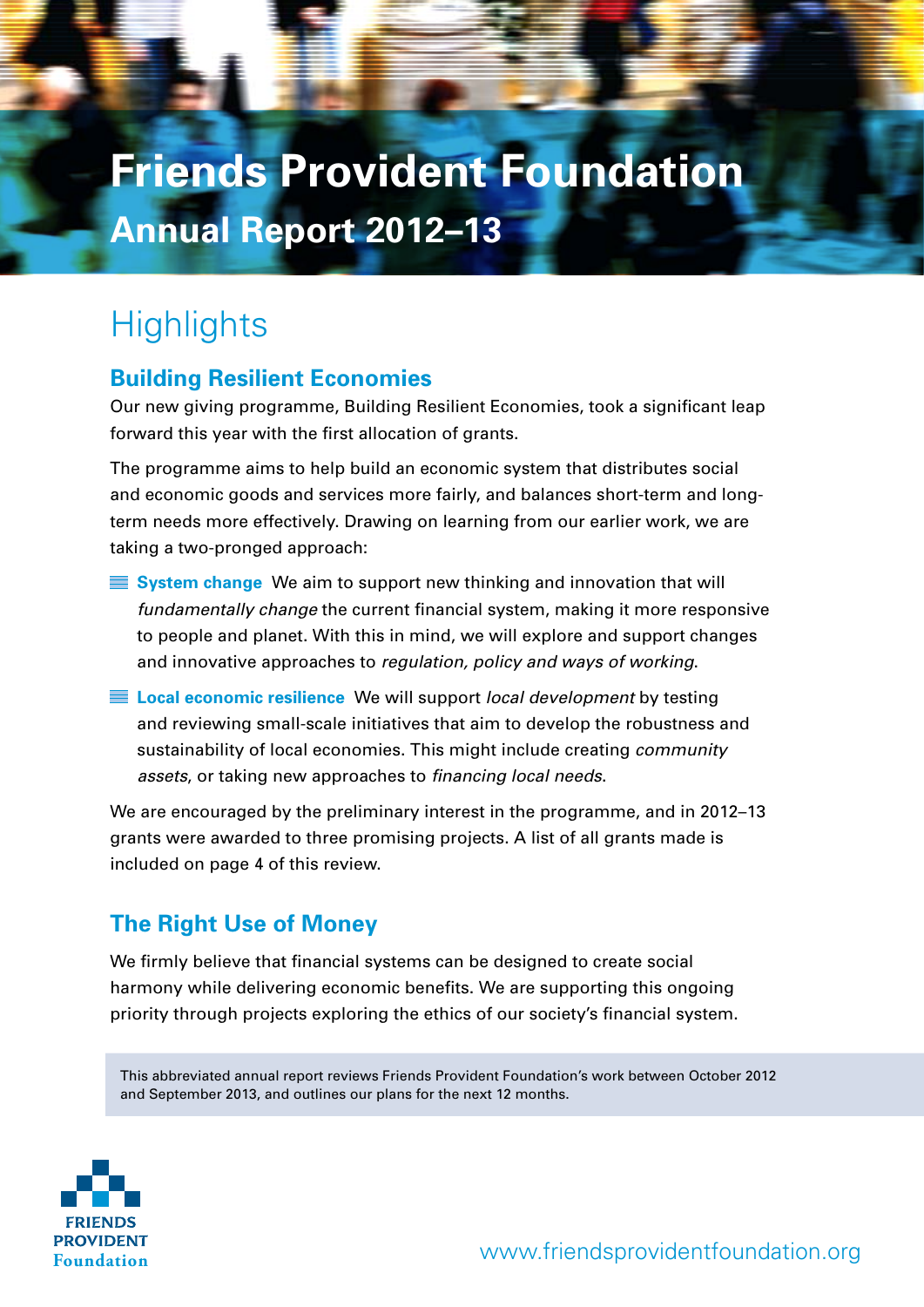## **A review of the year**

This has been my first year as Chair of the Board of Trustees, one I have found interesting, challenging and stimulating. The matters that make it interesting are also those that make it challenging and stimulating – developing our new giving programme, Building Resilient Economies, reviewing our strategy for applying all our resources to this end and establishing a firm operational base for the coming years.

The strong and sound development of our new programme builds on the reputation and experience gained from our previous grant programme, Financial Inclusion. An evaluation of that programme completed in early 2013 confirmed the importance of two factors, both of which underline the value of time:

- $\blacksquare$  The time spent by trustees and staff in dialogue with grant applicants, and their careful consideration of the relevance of applicants' work to our programme objectives.
- $\blacksquare$  The time spent by staff in committed discussion with and support of our grantees, helping them to develop their work and maximise its impact.

We are bringing the same approach to our current work in all its dimensions.

The Foundation is also considering how we can use our own resources in building a resilient economy. We are increasingly conscious of our role as an actor in the financial and economic system, and we believe we can go further than investing ethically. We are reviewing our portfolio of social impact investments to seek new opportunities that support our objectives. And we are actively pursuing opportunities to apply the time and expertise of our staff and trustees to the same end.

The Foundation is in the final phase of relocating our office base from within Friends Life, to York. The end of our 2012–13 financial year drew to a close the services agreement the Foundation has had with Friends Life since 2004. The next year will be a period for testing our new legal, HR, finance and administrative systems. We have also forged some new connections with Friends Life that we will take forward in the coming months.

I would like to take this opportunity to thank Friends Provident Foundation staff and my colleagues on the Board of Trustees for their committed work over the last twelve months, and welcome three trustees who have joined during this year: Jennifer Barraclough, Rob Lake and Raj Thamotheram.

*Joycelin Dawes, Chair of the Board of Trustees* 

#### **Our purpose**

 $\mathbb{R}^2$ 

Friends Provident Foundation is a grant-making charity controlled by its Trustees and independent of its original donor, the Friends Life group of companies. The Foundation was established in 2001 as part of the demutualisation of Friends Provident Life Office and the public listing of the company. It was endowed with unclaimed shares for the purpose of pursuing general charitable objectives. The Foundation provides grants and social investment in support of its objectives as well as actively engaging in policy and practice initiatives to bring about change in its fields of interest. The Foundation disseminates its findings widely through meetings and seminars with policy makers and practitioners, media work, publications and our website (www.friendsprovidentfoundation.org).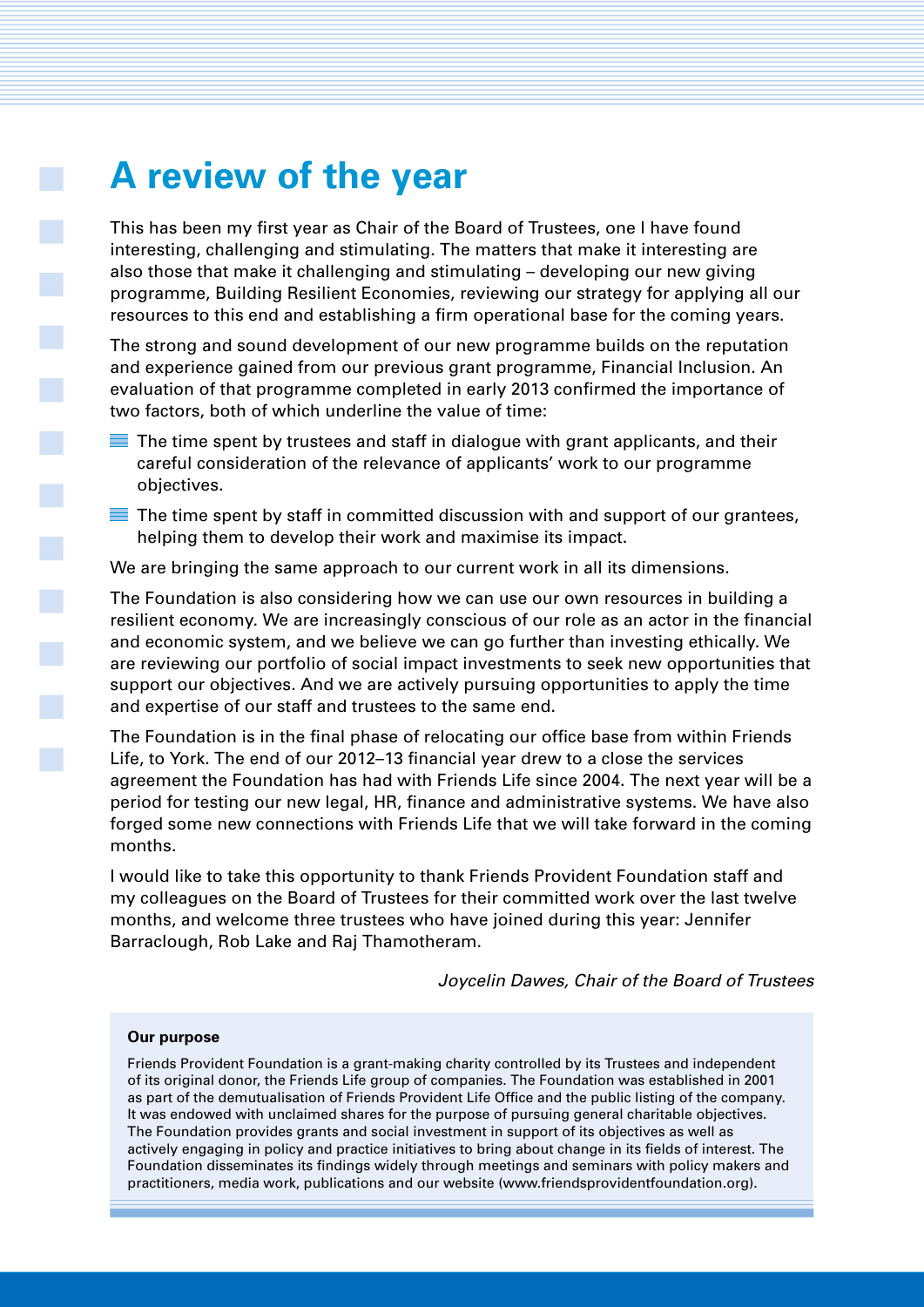## **Our activities and achievements in the past year**

The Foundation's objectives for 2012–13, as specified by Trustees, were:

1 **Implementation of the new giving programme, Building Resilient Economies, by early 2013.**

**Reflections**: The new programme was implemented in April 2013, following the establishment of the new grant-making system and website. A video wall of views from key opinion formers was commissioned in September 2013 to inform Trustees and the sector as a whole.

2 **Implementation of the various remaining facets of the Foundation's operational independence as monitored and overseen by our General Purposes Committee (GPC), including employment issues, the transfer of the financial function, and completion of a review of Foundation policies and procedures.**

**Reflections**: Operational independence was completed by the end of September 2013 with the ending of the services agreement with Friends Life.

#### 3 **Commencement of governance and investment reviews.**

**Reflections**: Trustees elected to reconsider the parameters of these reviews at their Away Day in October 2013 and plan the review process for next year.

4 **Evaluation of our previous giving programme, Financial Inclusion, by the end of June 2013.**

**Reflections**: The evaluation was completed in April 2013, and a summary is available at www.friendsprovidentfoundation.org/?p=606. The full report is available on request.

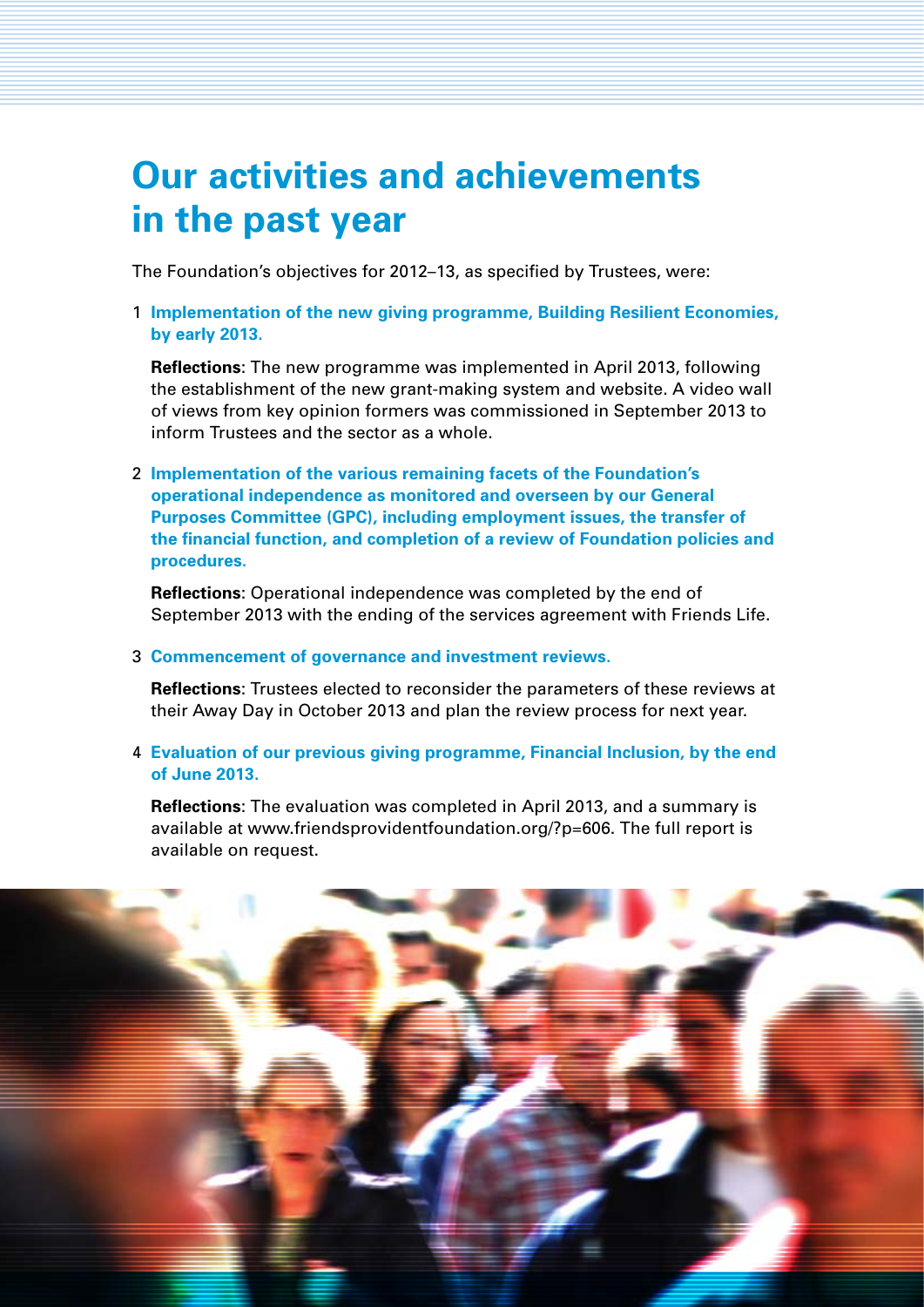### **Grants made during the year**

The Foundation received 19 applications from 17 organisations, which were seeking over **£1,942,000** in total. This relatively low number reflects the fact that the Foundation only opened its new, reactive funding stream in April 2013; for the first six months of the year it was not accepting any unsolicited applications.

Trustees made a total of 6 new grants, with new financial commitments amounting to nearly **£376,000** once adjustments are taken into account.

#### **Financial Inclusion Programme**

Two final grants continue the legacy of this programme:

#### *Transact: Supporting community infrastructure*

Grant-holder: Toynbee Hall Funding: £150,000

A five-year programme to facilitate the on-going exchange of evidence, information and good practice by financial inclusion practitioners in non-specialist organisations. This complements the previous five-year grant to CHASM at the University of Birmingham to monitor financial exclusion through the reporting of progress toward or away from financial inclusion.

#### *Opening up UK payments*

Grant-holder: Kate Scribbins (trading as AnKa), with George and Lennard Associates Funding: £9,100

To build on previous work on mobile payments, to prepare a response to HM Treasury's consultation on the regulation and governance of payments systems in the UK.

#### **The Right Use of Money**

#### *Ethical Money Churches*

Grant-holder: Ecumenical Council for Corporate Responsibility (ECCR) Funding: £69,706

To build a community of people in UK churches who are seeking to fulfil their Christian stewardship and ownership responsibilities with regard to the money, savings and assets that are used either by them as individuals and/or on their behalf as members of church denominations.

#### **Building Resilient Economies**

#### *The potential for money to be created for the common good*

Grant-holder: Positive Money Funding: £36,000

To increase understanding across civil society about the negative consequences of the way that money is created in our economy by the banking system through credit, and to encourage new thinking about how it could be different.

#### *Helping Scotland to flourish sustainably*

Grant-holder: Scottish Environment LINK Funding: £104,000

To bridge the gap in the understanding of sustainable development between public, private and civic sectors in Scotland, and to foster understanding of the long-term economic, social and environmental benefits of achieving this aim in the context of fiscal reform.

#### *Clore Social Leadership Programme*

Grant-holder: Clore Social Leadership Programme Funding: £35,000

To support a fellowship in the 2014 cohort of future civil society leaders who will work on some aspect of developing a more sustainable and just economic system.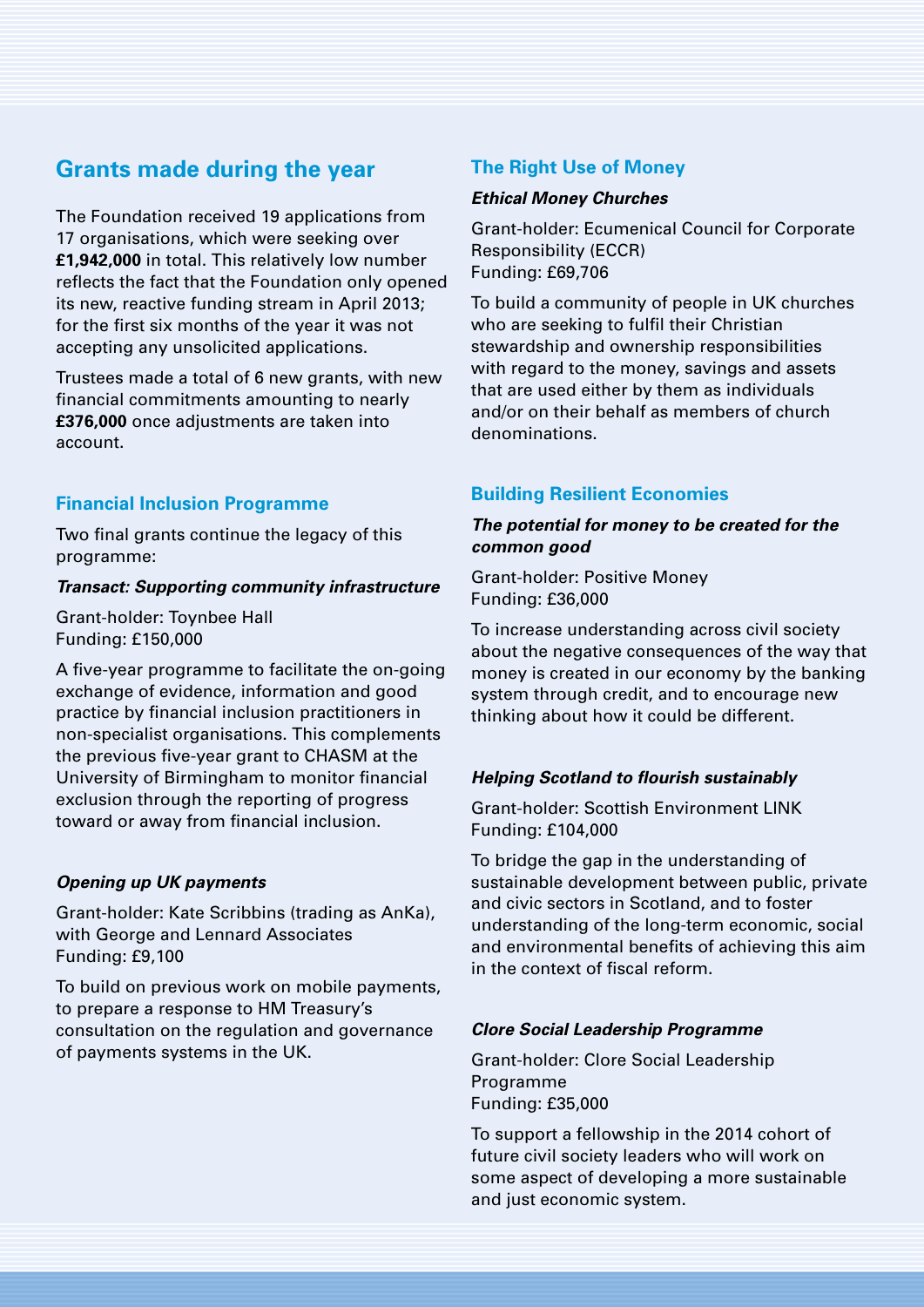### **Our financial resources and how we use them**

#### **Ethical investment policy**

The Foundation's investment policy reflects its continued commitment to ethical investment approaches. Our resources are in ethically screened funds to avoid activities that could harm society or conflict with our mission. Our portfolio consists of holdings within the Stewardship range of funds managed by F&C Management Limited. The Foundation maintains a facility to deposit cash it does not immediately require for operational purposes with Triodos Bank NV.

#### **Maximising investment impact**

We also recognise that our investment portfolio can be a way to make a positive impact on the economic system. With this in mind we have joined with other charities in the Charities Responsible Investment Network to engage the companies we invest in to address business practices that we believe hinder the development of a resilient and fair economy. We have also started a review of our investments to maximise their beneficial impact.

#### **Social investment policy**

Trustees have agreed that up to 5% of our investible funds could be invested into instruments that further our general charitable objectives and specific programme aims. The Foundation's current social investments are: Ethex; Charity Bank; East Lancashire Moneyline (ELM); and the Ethical Property Company.

#### **Social investment portfolio**

The Foundation's social investment portfolio totals a commitment of £698,750 of directly invested funds; a total of £613,875 has been drawn down. A review by Triodos Bank Corporate Finance resulted in our decision to reflect a loss of value of £21,250 in Ethical Property Company shares in the statement of financial activities.

#### **Management and advice**

During the year, F&C Management Limited were our investment managers. Peter Jones, an independent investment adviser, provided general investment advice to the Trustees, and Kelly Clark of Marmanie acted as our social investment advisor. Wrigley's Solicitors LLB was retained to provide legal advice and support for HR functions.

### **Financial results**

In 2012–13 the market value of the Foundation's investments increased from £26 million to £28.8 million. Investment income remained static at just under £0.9 million. Expenditure on external grant commitments and associated support costs decreased from £639,373 in 2012 to £596,089 in 2013.

#### *Charitable activities to 30 September 2013*

| Total 2013 (£) | Total 2012 (£) |
|----------------|----------------|
| 584,241        | 584,945        |
| 11,848         | 54,428         |
| 596,089        | 639,373        |
|                |                |
| 2013 (£'000)   | 2012 (£'000)   |
| 28,595         | 26,083         |
| 12             | 3              |
| 3              | 4              |
| 418            | 36             |
| (273)          | (117)          |
| 28,755         | 26,009         |
|                |                |